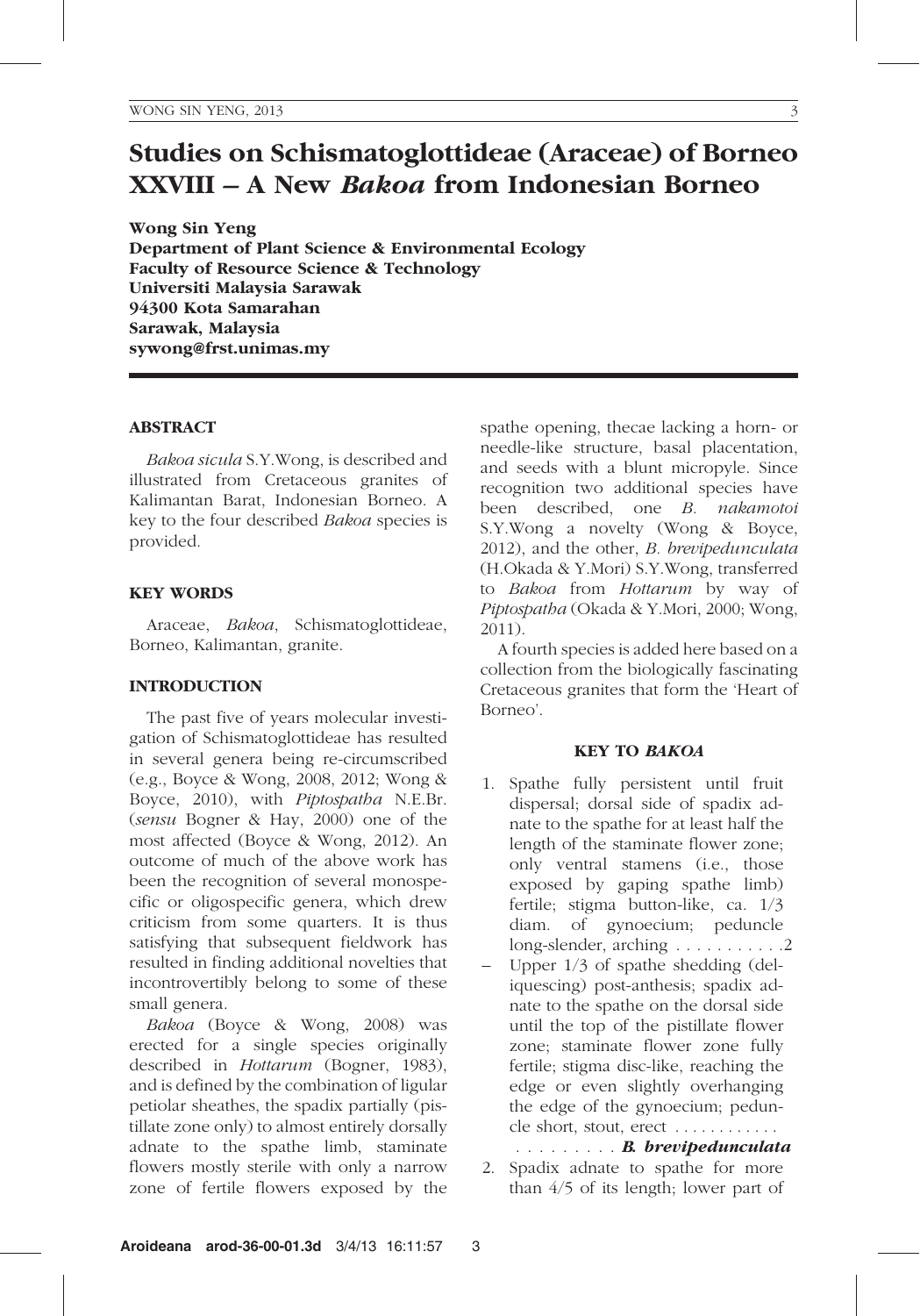spathe not noticeably constricted, wholly white; leaf blade bright medium green, slightly shiny. Kalimantan Barat . . . . . . . . . . . . . . . . . . . .3

- Spadix adnate to spathe for ca. 2/3 of its length; lower part of spathe noticeably constricted, white with conspicuous green veins; leaf blade deep green and very polished. Bako N.P. (NW Sarawak). . . . . . **B. lucens**
- 3. Thecae pores conspicuously annulate; leaf blade linear-elliptic, adaxially with a conspicuous raised marginal vein. Sandstones . . . . . . . . . **B. nakamotoi**
- Thecae pores flush with spadix; leaf blade narrowly elliptic, adaxially lacking a conspicuous marginal vein. Granites..................... **B. sicula**
- Bakoa sicula S.Y.Wong, sp. nov. Type: Indonesian Borneo, Kalimantan Barat, Sekadau, Melawi, 115 km south of Nanga Pinoh, 0 58 21.78 S 11 30 54.37 E (coordinates estimated from Google Earth), 22 May 2012, K.Nakamoto AR– 3953 (BO, holo; alcohol preserved). Figure 1.

#### **Diagnosis**

Bakoa sicula is most similar to B. nakamotoi S.Y.Wong but readily differentiated by the flush (not annulate) thecae pores and the broader leaf blades lacking a conspicuously raised marginal vein.

#### Description

Small spreading to almost pendulous rheophytic herbs to c. 25 cm. **Stem** highly condensed, with thin stiff roots 1–1.5 mm diam. adhering very strongly to rocks. Leaves many together; petiole 2–6 cm long, ca. 0.2–0.3 cm diam., rounded abaxially and flattened adaxially with weakly raised margins, sheathing only at the extreme base, the wings extended into a narrowly triangular, soon marcescent, ligular portion ca. 4 cm long and drying dark brown; blade narrowly elliptic, stiffly coriaceous,  $9-25$  cm long  $\times$  1.5–2 cm wide,

moderately shiny medium green adaxially, abaxially slightly paler, the base cuneate, the apex narrowly acute, tubular-apiculate for ca. 1.5 mm; midrib adaxially prominent with 5–7 very fine primary lateral veins on each side, these hardly differentiated in thickness from the secondary venation and diverging at ca.  $30^\circ$  from the midrib; secondary veins adaxially more or less obscure when dry but slightly conspicuous in living material, abaxially fine and rather faint; tertiary venation forming an flush tessellate reticulum abaxially. Inflorescences several together; **peduncle** 7–10 cm long, archingerect, white. **Spathe** downturned, with the opening ventral, ca. 4.5 cm long, very slender, oblanceolate, not constricted, white; **spathe limb** apiculate for ca. 0.3 cm, apicule very pale green. Spadix ca. 4 cm long, adnate to the spathe for 4/5 of its length from the base; **pistillate zone** completely adnate to the spathe on the dorsal side, ca. 6 mm long, 2.5 mm diam.; pistillate flowers few, somewhat lax; ovary depressed-angular-globose, ca. 1.5 mm diam., 1 mm tall, bright green; stigma sessile, narrower than the ovary, ca. 0.5 mm diam., button-like, papillate, greyish; sterile interstice robust, 4–5 mm long, equalling width of lower staminate zone, ca. 3 mm diam., dorsally adnate to the spathe, composed of large truncate mostly irregularly polygonal staminodes 0.8–1 mm diam.; staminate zone subcylindric-ellipsoid, adnate to the spathe on the dorsal side except for the distal-most portion, to ca. 2.5 cm long, terminal portion narrowly acute and sterile; stamens crowded, truncate, dumbbellshaped from above, 0.9–1.2 mm across; thecae each opening through a flush pore. Fruiting spathe not seen.

Distribution—Known only from the Type locality.

Ecology—Rheophytic on Cretaceous granites (the same formation to which the Schwaner Mountains belongs).

Etymology—From Latin sicula, a little dagger, in allusion to the shape of the leaf blades.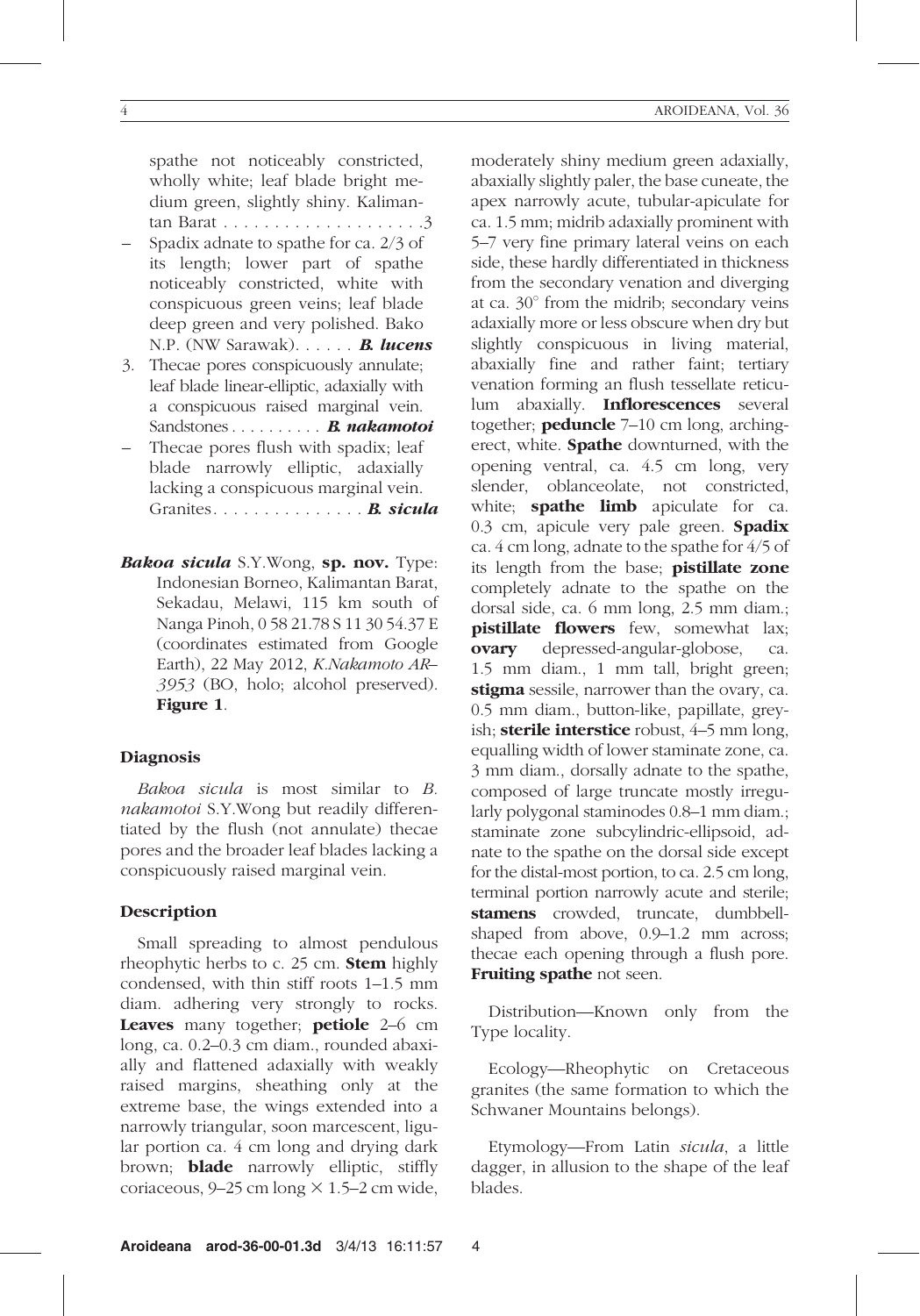

Fig. 1. A–C, E & F Bakoa sicula S.Y.Wong. D. Bakoa nakamotoi S.Y.Wong. A. Detail of leaf blade. Note the absence of prominent marginal veins. B. Inflorescence at onset of pistillate anthesis. C. Inflorescence at pistillate anthesis with nearside part of spathe artificially removed to reveal spadix. Note the stamens with flush pores. D. Inflorescence at pistillate anthesis with nearside part of spathe artificially removed to reveal spadix. Note the stamens with annulate pores. E. Detail of the pistillate flower zone (spathe artificially removed). F. Detail of the staminate flower zone, spathe has been artificlaly removed to reveal the extent of spadix/spathe adnation. **A–C, E & F** from K.Nakamoto AR–3953. **D** from K.Nakamoto AR-3663. Images  $^{\circ}$  P.C.Boyce.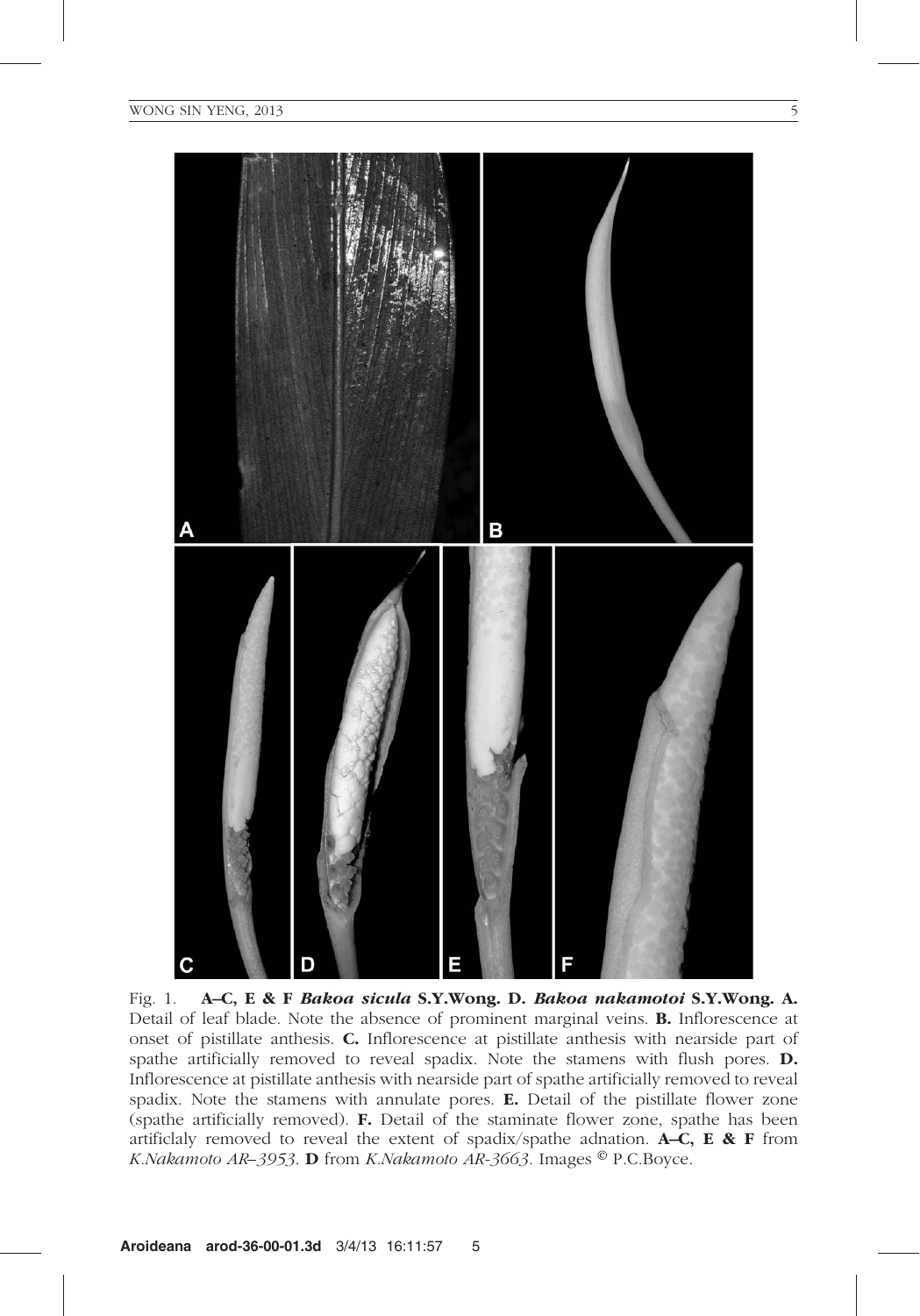

Fig. 2. **Bakoa nakamotoi S.Y.Wong.**  $A \& B$ . Flowering plants in habitat. Note the pendent habit and leaf blade with a prominent marginal vein. C. Inflorescence at pistillate anthesis. D. Inflorescence at pistillate anthesis with nearside part of spathe artificially removed to reveal spadix. Note the stamens with annulate pores, and the lax pistils. E. Detail of the staminate flowers. Note the annulate pore. F. Spathe artificially broken to show the extent of spadix adnation to the spathe. A &  $\mathbf{B} \circ K$ . Nakamoto, used with permission. **C–E** from *K.Nakamoto AR-3663* <sup>o</sup> P.C.Boyce.